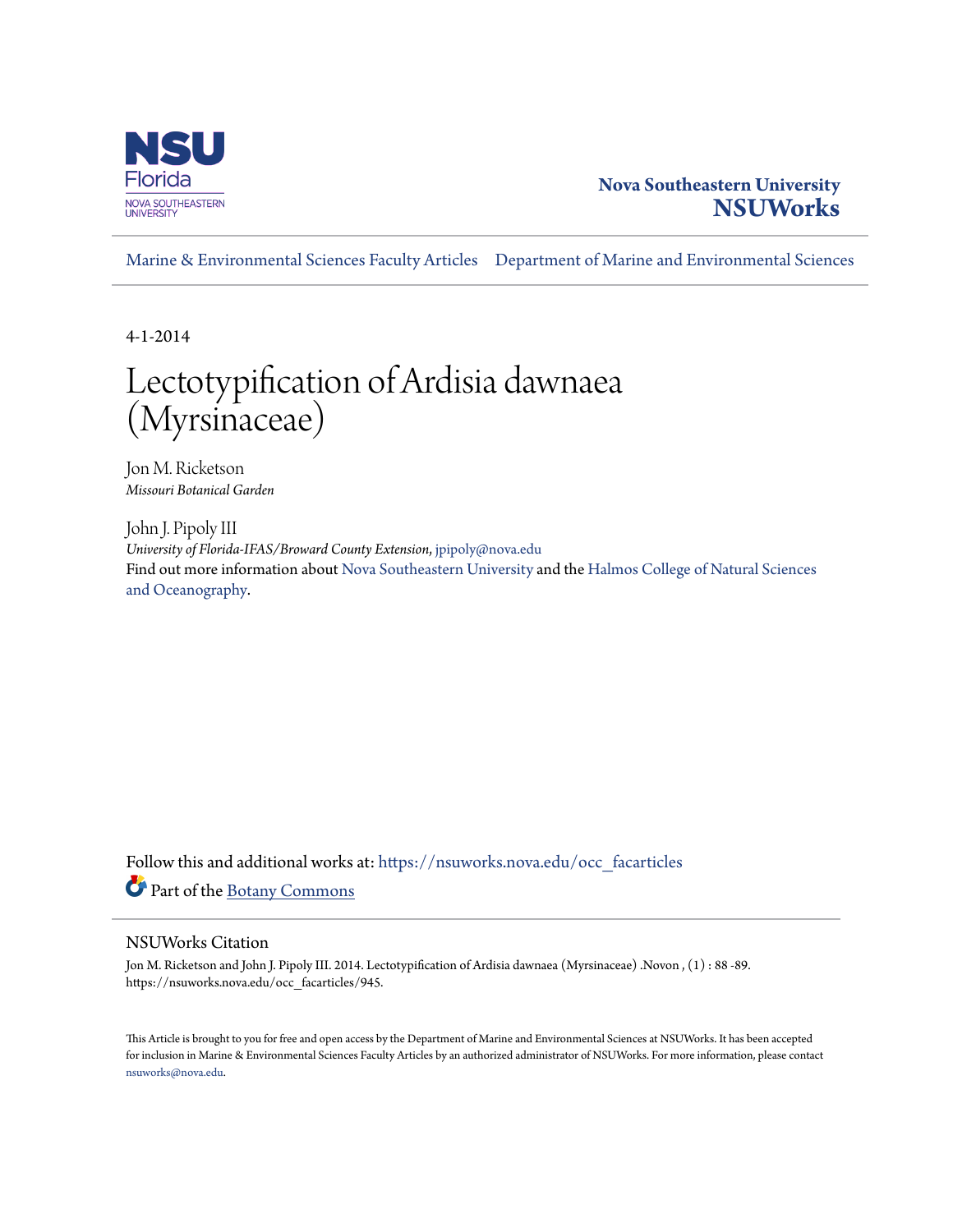

## **Lectotypification of** *Ardisia dawnaea* **(Myrsinaceae)**

Author(s): Jon M. RicketsonJohn J. Pipoly III Source: Novon: A Journal for Botanical Nomenclature, 23(1):88-89. Published By: Missouri Botanical Garden <https://doi.org/10.3417/2012081> URL: <http://www.bioone.org/doi/full/10.3417/2012081>

BioOne [\(www.bioone.org\)](http://www.bioone.org) is a nonprofit, online aggregation of core research in the biological, ecological, and environmental sciences. BioOne provides a sustainable online platform for over 170 journals and books published by nonprofit societies, associations, museums, institutions, and presses.

Your use of this PDF, the BioOne Web site, and all posted and associated content indicates your acceptance of BioOne's Terms of Use, available at [www.bioone.org/](http://www.bioone.org/page/terms_of_use) page/terms of use.

Usage of BioOne content is strictly limited to personal, educational, and noncommercial use. Commercial inquiries or rights and permissions requests should be directed to the individual publisher as copyright holder.

BioOne sees sustainable scholarly publishing as an inherently collaborative enterprise connecting authors, nonprofit publishers, academic institutions, research libraries, and research funders in the common goal of maximizing access to critical research.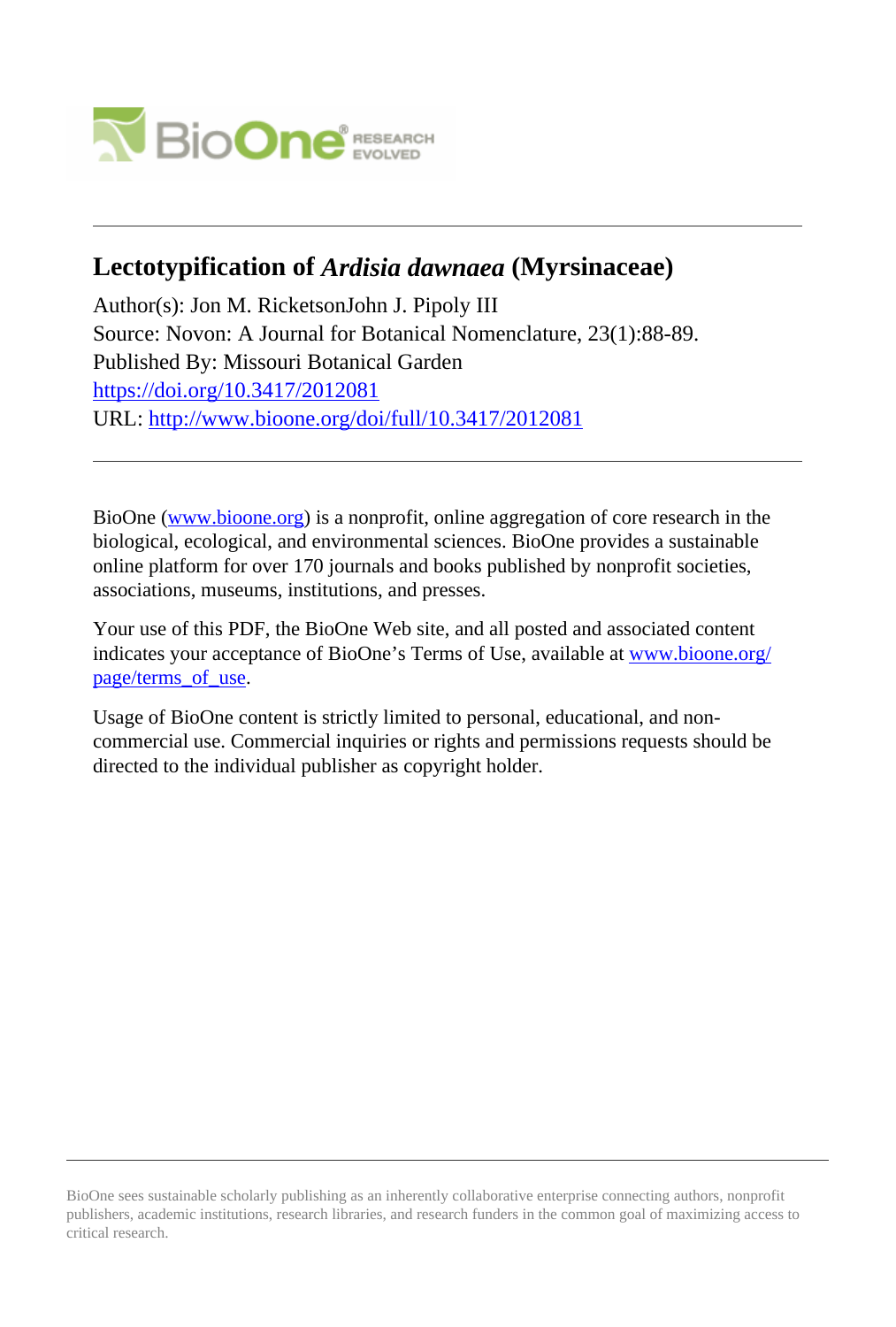### Lectotypification of Ardisia dawnaea (Myrsinaceae)

Jon M. Ricketson

Missouri Botanical Garden, P.O. Box 299, St. Louis, Missouri 63166-0299, U.S.A. jon.ricketson@mobot.org

John J. Pipoly III

University of Florida-IFAS/Broward County Extension, Parks & Recreation Division, 3245 College Avenue, Davie, Florida 33314-7719, U.S.A. jpipoly@broward.org

ABSTRACT. A taxonomically complex issue regarding Ardisia gracilis Lace, A. dawnaea C. E. Parkinson, and A. dawnensis M. P. Nayar & G. S. Giri (Myrsinaceae) from Burma [Myanmar] is discussed and resolved with the lectotypification of A. dawnaea.

RESUMEN. Se resuelve una situación complicada y confusa entre tres especies Birmania: Ardisia gracilis Lace, A. dawnaea C. E. Parkinson y A. dawnensis M. P. Nayar & G. S. Giri (Myrsinaceae), por lectotypificar a A. dawnaea.

Key words: Ardisia, Burma [Myanmar], Myrsinaceae.

Recent studies within the genus Ardisia Sw. have revealed a complex series of taxonomic mistakes that have taken place over the last century. This short note is intended to finally resolve one of these issues, including the lectotypification of A. dawnaea C. E. Parkinson.

- Ardisia dawnaea C. E. Parkinson, Indian Forester 60: 266. 1934, replacement name. Replaced syn.: Ardisia gracilis Lace, Bull. Misc. Inform. Kew 1914(4): 153–154. 1914, nom. illeg., non Ardisia gracilis Miq., Fl. Bras. 10: 287, t. 33. 1856. TYPE: Burma [Myanmar]. Kayin: Amherst Distr., below Mulai-Tit Peak, Dawna Range, 3500–6000 ft. [1067–1829 m], 27 Jan. 1912, J. Lace 5624 (lectotype, designated here, E [barcode] E00413551; isolectotypes, CAL, K).
- Ardisia dawnensis M. P. Nayar & G. S. Giri, Bull. Bot. Surv. India 27(1–4): 222, fig. on p. 223. 1985 [1987]. TYPE: Burma [Myanmar]. Kayin: Amherst Distr., below Mulai-Tit Peak, Dawna Range, 3500–6000 ft. [1067–1829 m], 27 Jan. 1912, J. Lace 5624 (holotype, CAL; isotypes, E, K).

Miquel (1856: 287) described material from Colombia, validly establishing the name Ardisia gracilis legitimately. Unfortunately, Lace (1914: 154) would later use the same epithet when describing material from Burma [Myanmar], with three syntypes, ''Indo-China. Burma: Tenasserim, Dawna Range, 1050–1800 m., Lace 4627, 5624, Beddome 114," without a single element identified as type. Although the name was validly published by Lace, it is illegitimate, blocked in Ardisia by the priority of Miquel's earlier epithet. Parkinson (1934: 266) corrected Lace's error, ''Lace in naming the Mulayit plant overlooked the fact that the trivial name gracilis had already been given by Miquel to a Brazilian plant,'' but failed to unambiguously identify a type for his replacement name A. dawnaea by citing three or four collections "Mulayit, Beddome, Lace [it is unclear if he means both Lace numbers], Parkinson.'' Both Beddome and numbered Lace collections were earlier used by Lace in 1914; Parkinson ambiguously mentioned these syntypes, although the Parkinson collection would not be syntypic. Thus, the nomen novum is valid, but the species name is still ambiguously typified. According to Kanchi Gandhi (pers. comm., 2012) ''the nom. nov. is valid, but the name is not typified ... for new combinations and new names, typification is not mandatory'' because both are ''typified by the type of the basionym/replacement synonym,'' respectively (cf. Articles. 7.3, 7.4, McNeill et al., 2012). Finally, independently and apparently unaware of the above transactions, Nayar and Giri (1985 [1987]) described a new species, A. dawnensis from the J. Lace 5624 collection at CAL. They list two additional specimens as ''Specimens other than type:'' a collection without collector or number, collected on 22 Feb. 1909 [which is the same day and general location as J. Lace 4627] and a gathering by G. Gallatly 281 A–E. Unfortunately, they do not indicate where either of these specimens is currently housed. Nayar and Giri make no reference to any other material, or to either of the names published by Lace or Parkinson. Although Nayar and Giri's species name was validly published, it corresponds taxonomically to the material earlier considered by both Lace and

NOVON 23: 88–89. PUBLISHED ON 8 APRIL 2014. doi: 10.3417/2012081